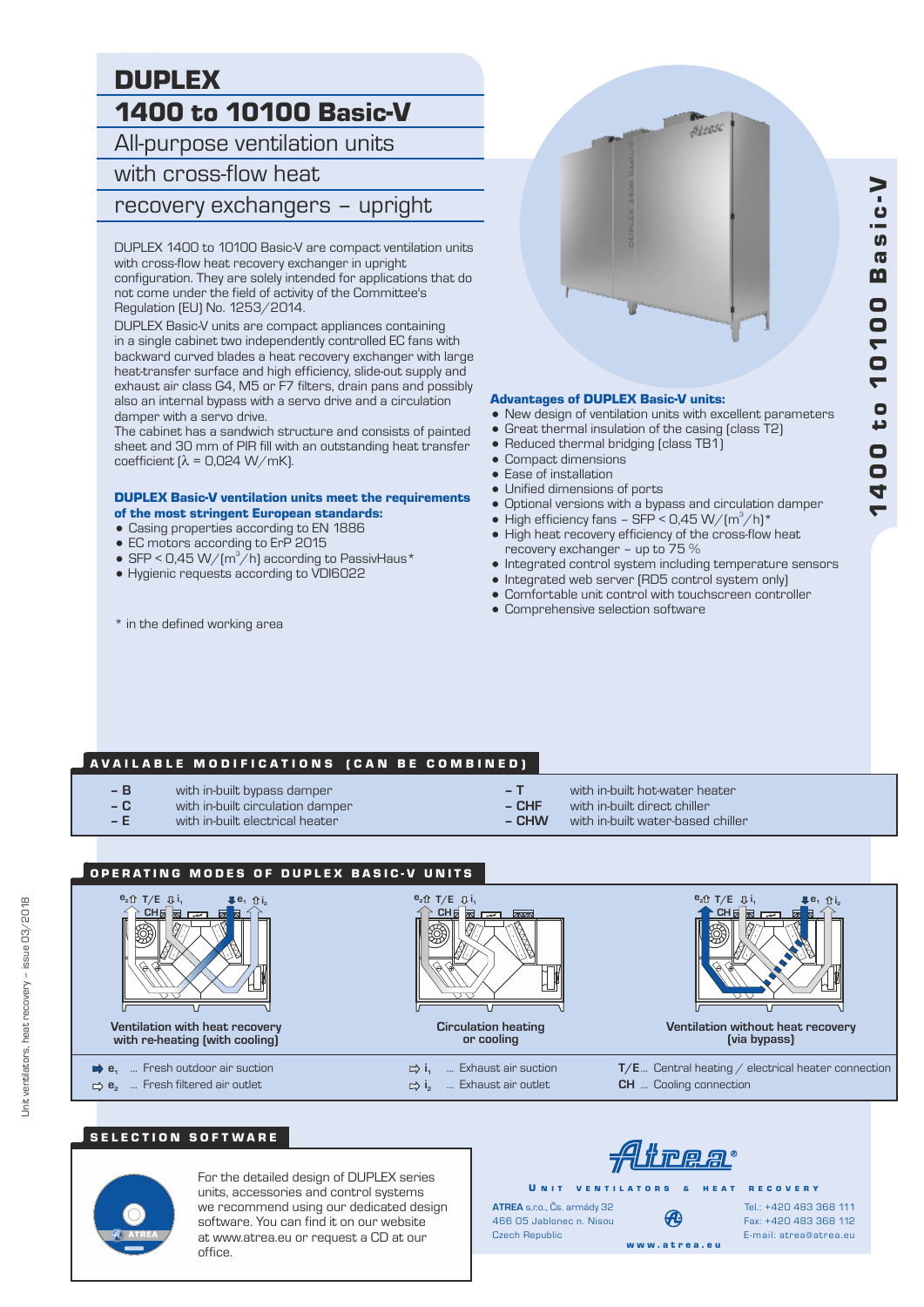# PERFORMANCE GRAPHS

### DUPLEX BASIC

| <b>DUPLEX Basic-V</b>                  |                  | 1400    | 2400    | 3400    | 5400    | 7 100       | 8 100   | 10 100  |
|----------------------------------------|------------------|---------|---------|---------|---------|-------------|---------|---------|
| Supply air - max. <sup>1)</sup>        | $m3h-1$          | 1600    | 2 700   | 4000    | 5700    | 7900        | 8 100   | 10750   |
| Extraction air $-$ max. $1$            | $m3h-1$          | 1500    | 2 2 5 0 | 3500    | 5700    | 7850        | 8300    | 10750   |
| Heat recovery efficiency <sup>2)</sup> | $\%$             | až 75 % |         |         |         |             |         |         |
| Number of versions and positions       | $-$              | ς       |         |         |         |             |         |         |
| Weight <sup>3)</sup>                   | kg               | 190-270 | 200-280 | 290-370 | 320-390 | $370 - 450$ | 480-560 | 580-670 |
| Max. power input                       | kW               | 0.7     | 1.2     | 2.4     | 4.7     | 6.5         | 7.2     | 9.6     |
| Voltage                                | $\vee$           | 230     | 230     | 400     | 400     | 400         | 400     | 400     |
| Frequency                              | Hz               | 50      |         |         |         |             |         |         |
| Revolutions - max.                     | min <sup>1</sup> | 3 3 5 0 | 2900    | 2980    | 2960    | 2700        | 2800    | 2570    |
| Heating output $E$ low - max. $5$      | kW               | 2.1     | 2.1     | 4.2     | 7.2     | 7.2         | 9.9     | 9.9     |
| Heating output $E$ high – max. $5$     | kW               | 4.2     | 4.2     | 8.4     | 10.8    | 12,6        | 14.7    | 14.7    |
| Heating output $T - \text{max.}^{4}$   | kW               | 20      | 27      | 34      | 51      | 64          | 76      | 94      |
| Cooling output CHW - max. 4)           | kW               | 12      | 18      | 25      | 35      | 51          | 60      | 68      |
| Cooling output CHF - max. 4)           | kW               | 11      | 15      | 18      | 31      | 48          | 58      | 65      |

 $\sqrt{1}$  Maximum flow rate through units at zero external pressure <sup>2)</sup> According to air volume

<sup>1</sup> Depending on equipment

<sup>4)</sup> Depending on register type, liquid and flow rates<br><sup>5)</sup> For detailed information please use our DUPLEX selection software.

P E R F O R M A N C E S U M M A R Y



#### HEAT RECOVERY EFFICIENCY



# HEATING AND COOLING PERFORMANCES

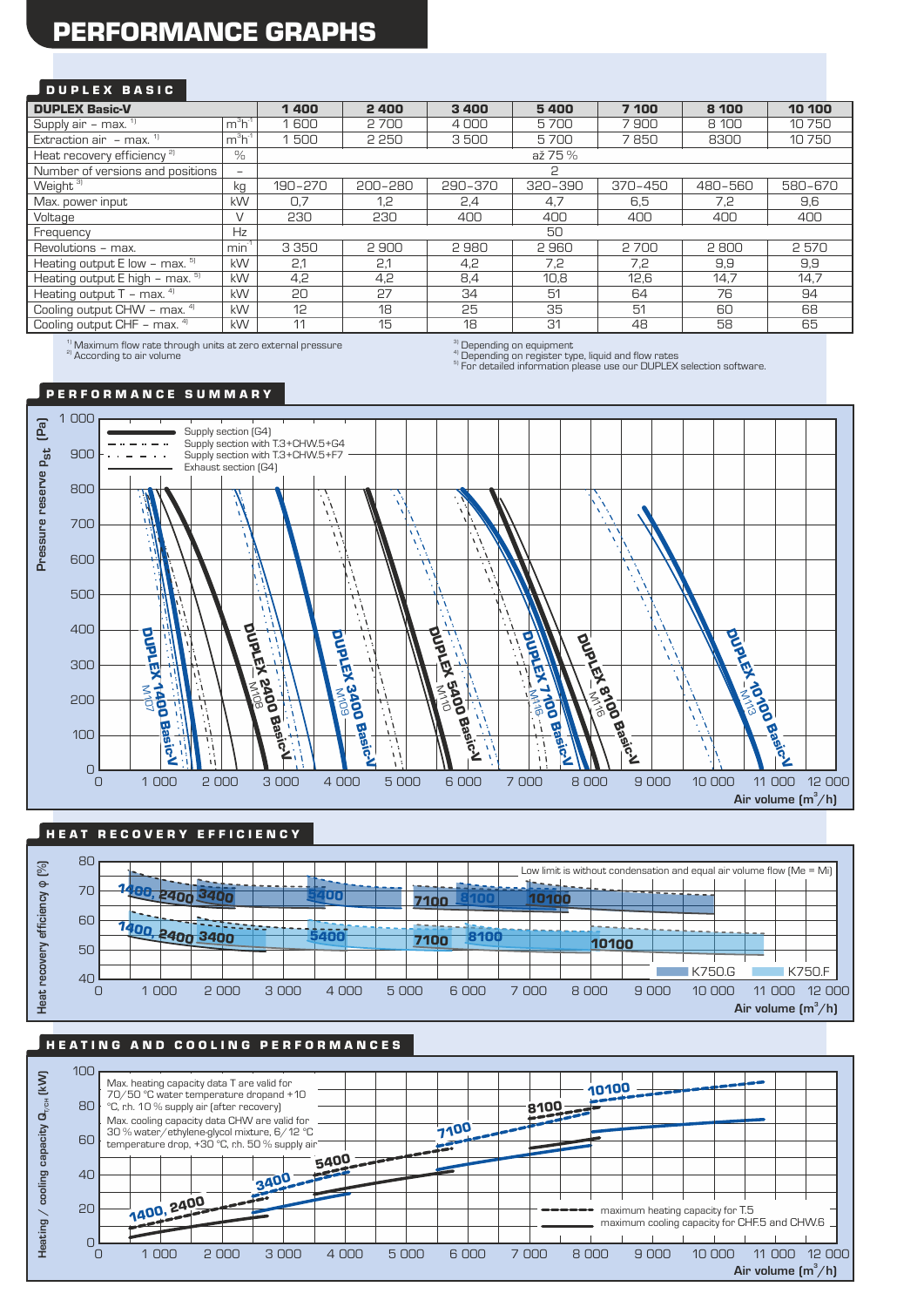# DIMENSIONS

#### BASIC DIMENSIONS

#### UPRIGHT

Basic-V 1400 to 10100



| <b>DUPLEX Basic-V</b>   |    | 1400 / 2400      | 3400             | 5400      | 7100      | 8100      | 10100            |
|-------------------------|----|------------------|------------------|-----------|-----------|-----------|------------------|
| Dimension <b>H</b>      | mm | 1600             | 1600             | 1600      | 1 600     | 1600      | 1600             |
| Dimension <b>B</b>      | mm | 455              | 580              | 665       | 885       | 1065      | 1295             |
| Length L                | mm | 2 600            | 2 600            | 2800      | 2800      | 2800      | 2800             |
| Condensate drain line   | mm | ø 32             |                  |           |           |           |                  |
| <b>Connecting ports</b> |    |                  |                  |           |           |           |                  |
| Dimension $X \times Y$  | mm | $300 \times 250$ | $300 \times 400$ | 400 x 400 | 400 x 600 | 400 x 710 | $400 \times 900$ |

## TYPES AND DIMENSIONS OF CONNECTING PORTS

Basic port (inlet, outlet)

(inlet, outlet) 身分  $150$ 

flange

Port with flexible

Port with damper (inlet only) 110  $\begin{picture}(20,5) \put(0,0) {\vector(0,1){10}} \put(15,0) {\vector(0,1){10}} \put(15,0) {\vector(0,1){10}} \put(15,0) {\vector(0,1){10}} \put(15,0) {\vector(0,1){10}} \put(15,0) {\vector(0,1){10}} \put(15,0) {\vector(0,1){10}} \put(15,0) {\vector(0,1){10}} \put(15,0) {\vector(0,1){10}} \put(15,0) {\vector(0,1){10}} \put(15,0) {\vector(0,1){10}} \put(15,0) {\vector(0,$  $\infty$ 

Port with damper and flexible flange (inlet only)



For more detailed technical information check out ATREA selection software.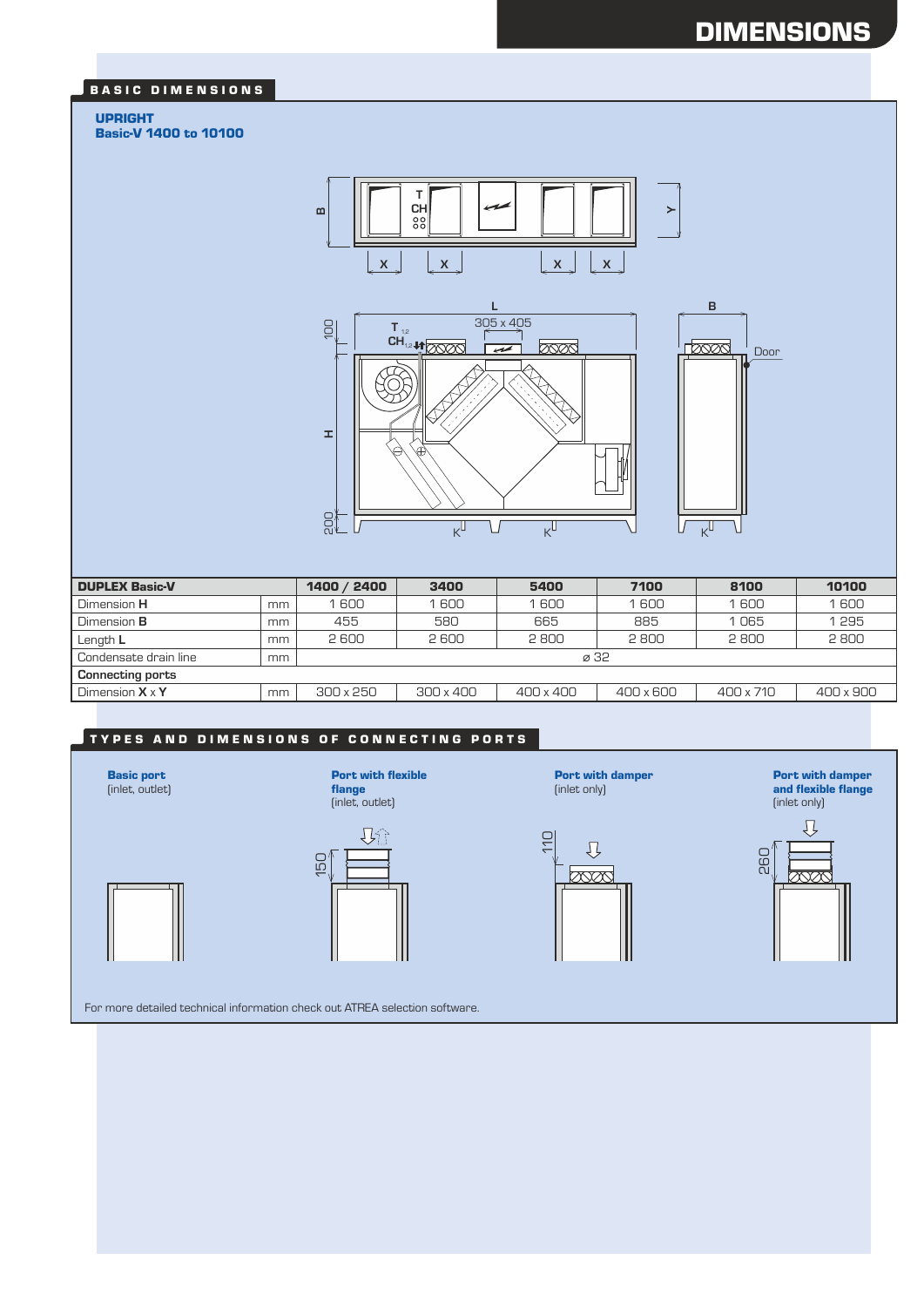### INSTALLATION VERSIONS AND CONNECTING PORTS

DUPLEX 1400 to 10100 Basic-V units are available in 2 configurations to facilitate their installation in the machine room. DUPLEX Basic-V units are characterised by a wide range of accessories – the ports may be optionally fitted with flexible flanges and inlet ports may have shut-off dampers if required.



### OTHER CONFIGURATIONS OF DUPLEX BASIC







FLOOR-STANDING – FLAT DUPLEX **Basic** 1400 to 8100



ROOFTOP UNITS – FLAT

For detailed information please see separate technical catalogues.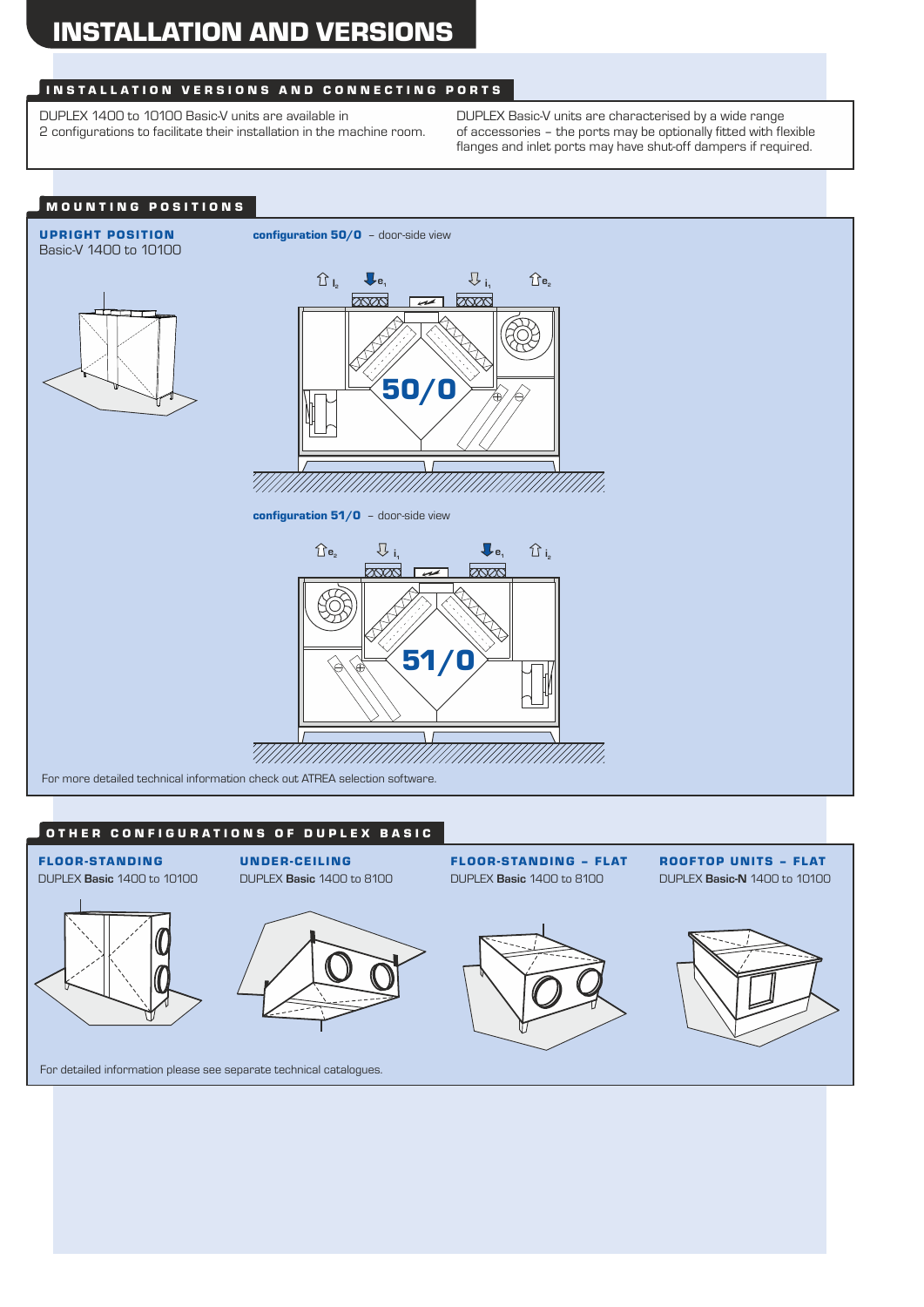#### HANDLING SPACE

DUPLEX units must be installed with the prescribed handling space around the unit in mind.

Below the unit at least 150 mm must be left to install the DN 32 condensate drain line. This line must run through a U-bend at least 150 mm high into a sewer. This space is easily provided when the steel supporting feet supplied as standard are used. Handling space in front of the unit must be maintained for opening the front door, replacing filters and providing servicing and installation access to each unit part.

#### Handling space in front of the door **Handling space for accessories**

Each drawing shows the minimum handling space. In addition, each unit must have the minimum handling space of 600 mm from the side of the control system electric switchboard according to CSN.

#### control modules





| <b>Type</b>          | standard door $T$ (mm) | hingeless door $T$ (mm) |
|----------------------|------------------------|-------------------------|
| DUPLEX 1400 Basic-V  | 1400                   | 500                     |
| DUPLEX 2400 Basic-V  | 1400                   | 500                     |
| DUPLEX 3400 Basic-V  | 1400                   | 600                     |
| DUPLEX 5400 Basic-V  | 1500                   | 680                     |
| DUPLEX 7100 Basic-V  | 1500                   | 900                     |
| DUPLEX 8100 Basic-V  | 1500                   | 1 1 0 0                 |
| DUPLEX 10100 Basic-V | 1.500                  | 1.300                   |

#### A COUSTIC POWER L.. AND ACOUSTIC PRESSURE L..

| Type                 | <b>Working point</b>                 |          |          | <b>Acoustic power L. [dB(A)]</b> | Acoustic pressure $L_{p3}$ [dB(A)] |      |                    |  |
|----------------------|--------------------------------------|----------|----------|----------------------------------|------------------------------------|------|--------------------|--|
|                      |                                      | inlet e. | inlet i, | outlet e <sub>2</sub>            | outlet is                          | unit | at distance of 3 m |  |
| DUPLEX 1400 Basic-V  | 1 000 $\text{m}^3/\text{h}$ (200 Pa) | 52       | 58       | 82                               | 78                                 | 64   | 44                 |  |
| DUPLEX 2400 Basic-V  | $2000 \text{ m}^3/\text{h}$ (200 Pa) | 62       | 72       | 85                               | 89                                 | 72   | 51                 |  |
| DUPLEX 3400 Basic-V  | 3 000 $m^3/h$ (200 Pa)               | 73       | 70       | 92                               | 99                                 | 76   | 55                 |  |
| DUPLEX 5400 Basic-V  | 4 500 m <sup>3</sup> /h (200 Pa)     | 65       | 68       | 90                               | 84                                 | 76   | 55                 |  |
| DUPLEX 7100 Basic-V  | 6 000 $m^3/h$ (200 Pa)               | 69       | 72       | 97                               | 85                                 | 78   | 57                 |  |
| DUPLEX 8100 Basic-V  | 7 500 m <sup>3</sup> /h (200 Pa)     | 76       | 77       | 97                               | 93                                 | 86   | 66                 |  |
| DUPLEX 10100 Basic-V | 9 500 $m^3/h$ (200 Pa)               | 85       | 81       | 97                               | 94                                 | 79   | 59                 |  |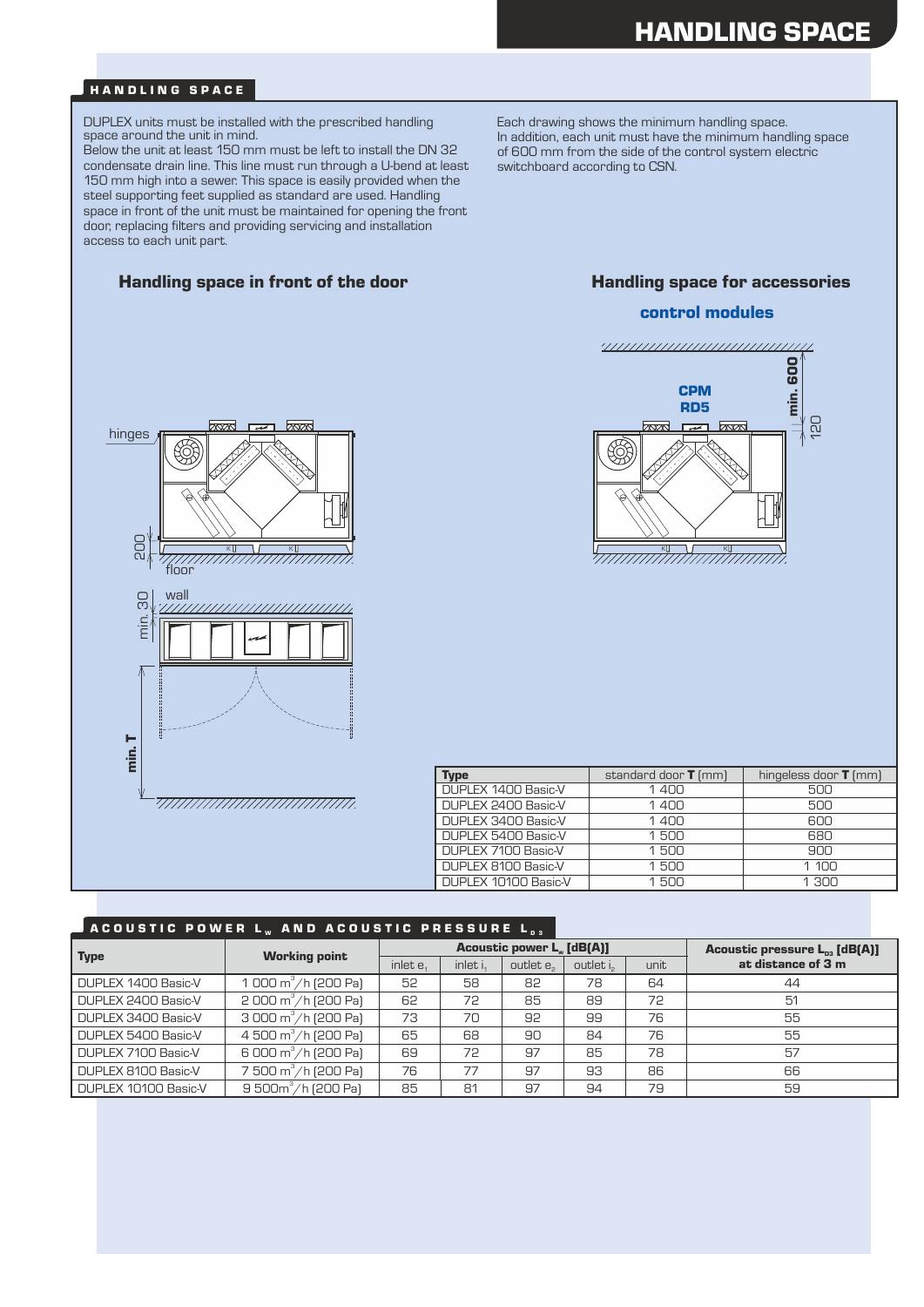# MODIFICATIONS

## D U P L E X B A S I C - V - B A S I C U N I T



### **Basic configuration**

The compact unit consists of supply and exhaust centrifugal fans with electric motors in anti-vibration mounting, removable cross-flow air-to-air heat recovery core assembled from thin plastic plates, removable G4, M5 or F7 supply and exhaust air filters, and a condensate pan with flexible hose. A front door enables easy access to all built-in components and filters.



#### Fans

All units are equipped with high-efficiency fans (ebm-papst and Ziehl Abegg) with free-running impellers and backward curved blades. Whole range of DUPLEX 1400 to 10100 Basic-V fans meets the requirements of the European directive ErP 2015.



#### Heat recovery core

For every single unit size are two heat recovery exchangers available (K750.F and K750.G), that differs in heat recovery efficiency and pressure loss.

### DUPLEX BASIC-V – MODIFICATION DESCRIPTION



# $By-pass$   $[, B"$

By-pass of the plate heat recovery core on supply air side. By-pass consists of an opposed-blade damper and an actuator.

It is fitted next to the recovery core inside the unit; it does not increase size of the unit. The standard actuator is BELIMO 24 V; other types are available upon request.



#### Mixing damper ("C")

The mixing damper is used to mix exhaust and supply air. Circulation valve consists of an opposed-blade damper and actuator. It is fitted next to the recovery core inside the unit, it does not increase the size of the unit. The standard actuator is BELIMO 24 V; other types are available upon request.



### Hot water heating coil  $(\sqrt{a}T^{\alpha})$

Built-in water-to-air three-row (possibly multi-row) heating coil; made of copper pipes and aluminum fins. Designed for systems up to 110 °C and 1,0 MPa. The coil is standardly equipped with flexible connection and a steam-gas capillary thermostat for freeze protection. Units in modification T (with heating coil) must be equipped with  $e_1$  supply air shutoff damper; an actuator with spring-return function is recommended. An external coil hydraulic kitfor heating capacity control of RE-TPO4 or RE-TPO3 type can be supplied with the coil upon request.



#### Electric heating coil ("E")

Integrated electric heating coils consist of PTC (Positive Temperature Coefficient) cells; they are generally used to heat up supply air. By default, electric heating coils always include protective thermostats (operational as well as emergency with manual reset) and regulation module KM featuring power switching elements with so called "zero" switching function (SSR). Built-in electric heating coils are offered in the 1400–10100 Basic-V units in two power options (basic and powerful). For more information please refer to the selection software DUPLEX.



#### Direct expansion (DX) coil ("CHF")

A built-in coil made of copper pipes and aluminum fins, including a condensate pan with individual condensate drainage and a pressure switch for freeze alarm. Three- or multi-row coils with various evaporate temperature are chosen depending on capacity required, refrigerant type and air parameters. Optionally it is possible to deliver double-circuit evaporator in division 1:1 or 1:2, or completely atypical with needed capacity.



#### Chilled water cooling coil ("CHW")

A built-in coil made of copper pipes and aluminum fins, including a condensate pan with individual condensate drainage. Three- or multi-row coils are chosen depending on capacity required, cooling medium type and air parameters. The cooling coil can be equipped with the R-CHW2 or R-CHW3 external hydraulic kit on request.

#### CHF.x

CHW.x

Me.xxx; Mi.xxx

DUPLEX xxxx Basic-V

K.750.x

B.x

C.x

T.x

E.x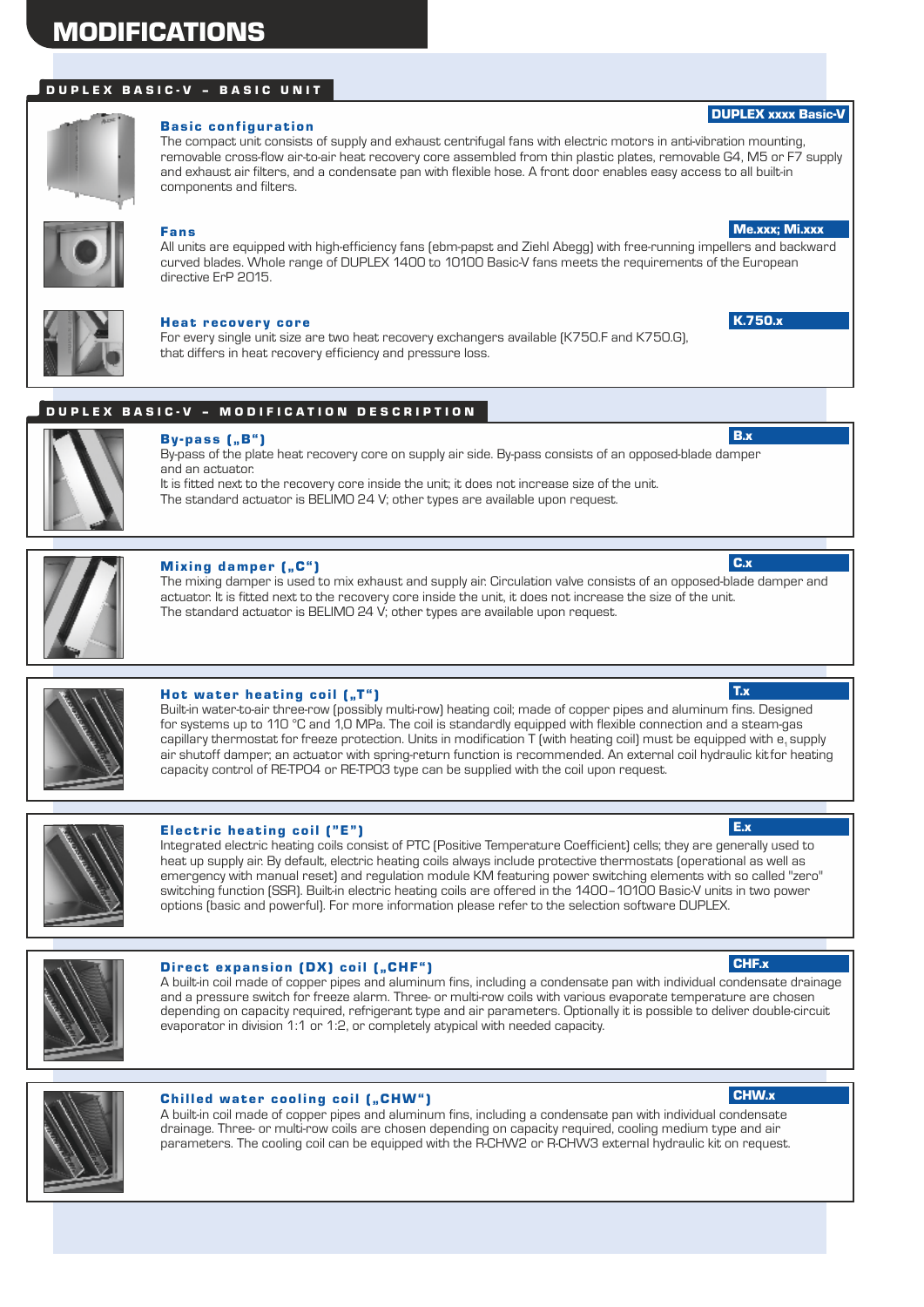# ACCESSORIES

#### OTHER OPTIONAL ACCESSORIES (BASIC OVERVIEW)

### Ke.xxx; Ki.xxx

Shutoff damper  $e_1$ ; i<sub>1</sub> Shutoff dampers standardly fitted with BELIMO actuators are located in the air inlet port. The following damper types are available: fresh air damper e<sub>1</sub> - mandatory for C modification (with mixing damper) and T modification (with heating coil) -- **exhaust air damper i<sup>1</sup>**

### RE-TPO.x



Heating coil

hydraulic kit Its function is to control heating capacity of a heating coil. It consists of a three-speed pump, two globe shutoff valves and connection pipes. Further equipment depends on the type: –**RE-TPO4** – four-way mixing valve with an actuator for digital control system –**RE-TPO3** – three-way mixing valve with an actuator for digital control system



#### **Air filtration**

Cooling coil hydraulic kit

#### Fe.xxx; Fi.xxx

All DUPLEX Basic-V units can be equipped with supply or exhaust air filtration of M5 or F7 class instead of standard G4 class. Pressure drop of the filter is then 50 to 100 Pa (clean filter) depending on air flow rate, unit type and dirt accumulated.

# R-CHW.x

Its function is to control cooling capacity of a chilled-water cooling coil. It always consists of two globe shutoff valves and connection pipes. Further equipment depends on the type:

- **–R-CHW3** three-way mixing valve with an actuator
- **–R**-**CHW2** throttling valve with an actuator for digital control system

#### **Tube manometers** MFF

Accessory for filters for simple view of current pressure drop. The tube manometers are obligatory for hygienic unit design in accordance with the VDI 6022.

#### Delivery of diassembled unit

All units can be delivered dismantled on request. The unit is to be assembled by rivets and bolts directly on site, therefore the unit can be installed in inaccessible location. Casing insulation class T3, thermal bridging class TB2.



# Hot water heating

coil (TPO) Separately supplied coil for installation into round duct.

It is suitable for cramped locations, where it is impossible to put the coil inside the unit, as well as for rooftop units. The coil is standardly equipment with the steamgas capillary thermostat. Capacities and diameters can be found

in respective catalogue sheets.



#### Constant air flow CF.XXX

and pressure Manometers reading fan pressure together with controls, enables intelligent fan control of preselected airflow. This accessory assumes the unit is equipped with digital controls of RD4 type. Using a second manometer (optional accessory) in the supply air duct enables the user to control constant pressure in the supply duct.



# Spare cartridge

filters Replacement filter cartridges in different sizes based on the unit type. Available in G4, M5 and F7 filtration class.

FK.x

H.P



### Flex ible

EPO-V

**connections** Round and rectangular ports can be equipped with flexible connections upon request.



# TPO EPO-V

(EPO-V) Separately supplied heating coil to be fitted into round or rectangular duct. Capacities and diameters can be found in respective catalogue sheets.



### Electric preheaters EPO-V

EPO-V electric heating coils to provide the antifreeze protection of the heat recovery exchanger when equal-pressure ventilation is continuously required. It is installed inside a duct on the outdoor supply air side of the unit  $[e_1]$ . Control is provided through the RD4 unit control system.



#### Hingeless door

When needed it is possible to deliver door without standard hinges – than necessary manipulation space is reduced.